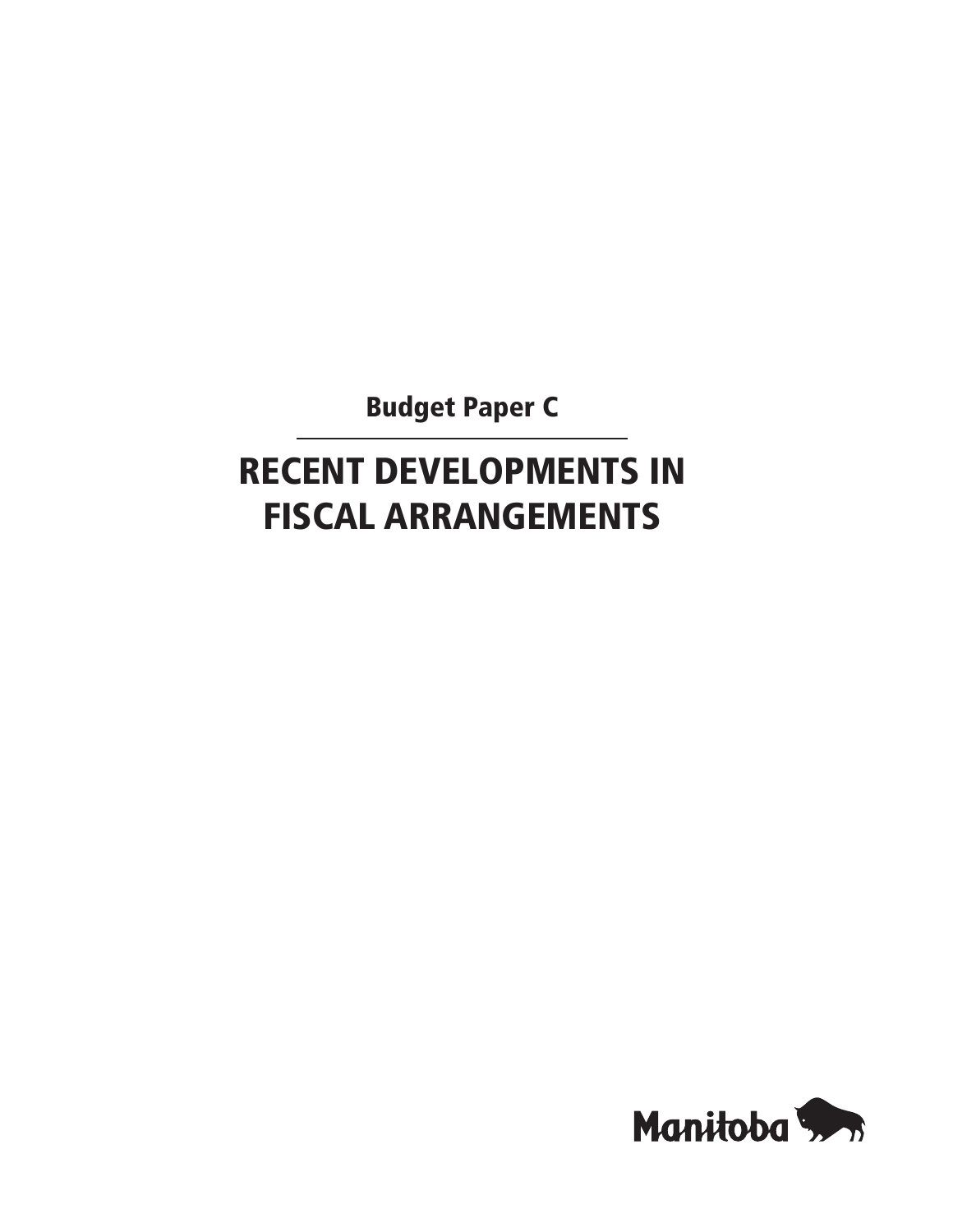# **RECENT DEVELOPMENTS IN FISCAL ARRANGEMENTS**

| <b>Contents</b> |                          |
|-----------------|--------------------------|
|                 |                          |
|                 |                          |
|                 | $\overline{\phantom{0}}$ |
|                 | $\overline{\mathbf{3}}$  |
|                 | 4                        |
|                 |                          |
|                 |                          |
|                 | 8                        |
|                 | 10                       |
|                 | -11                      |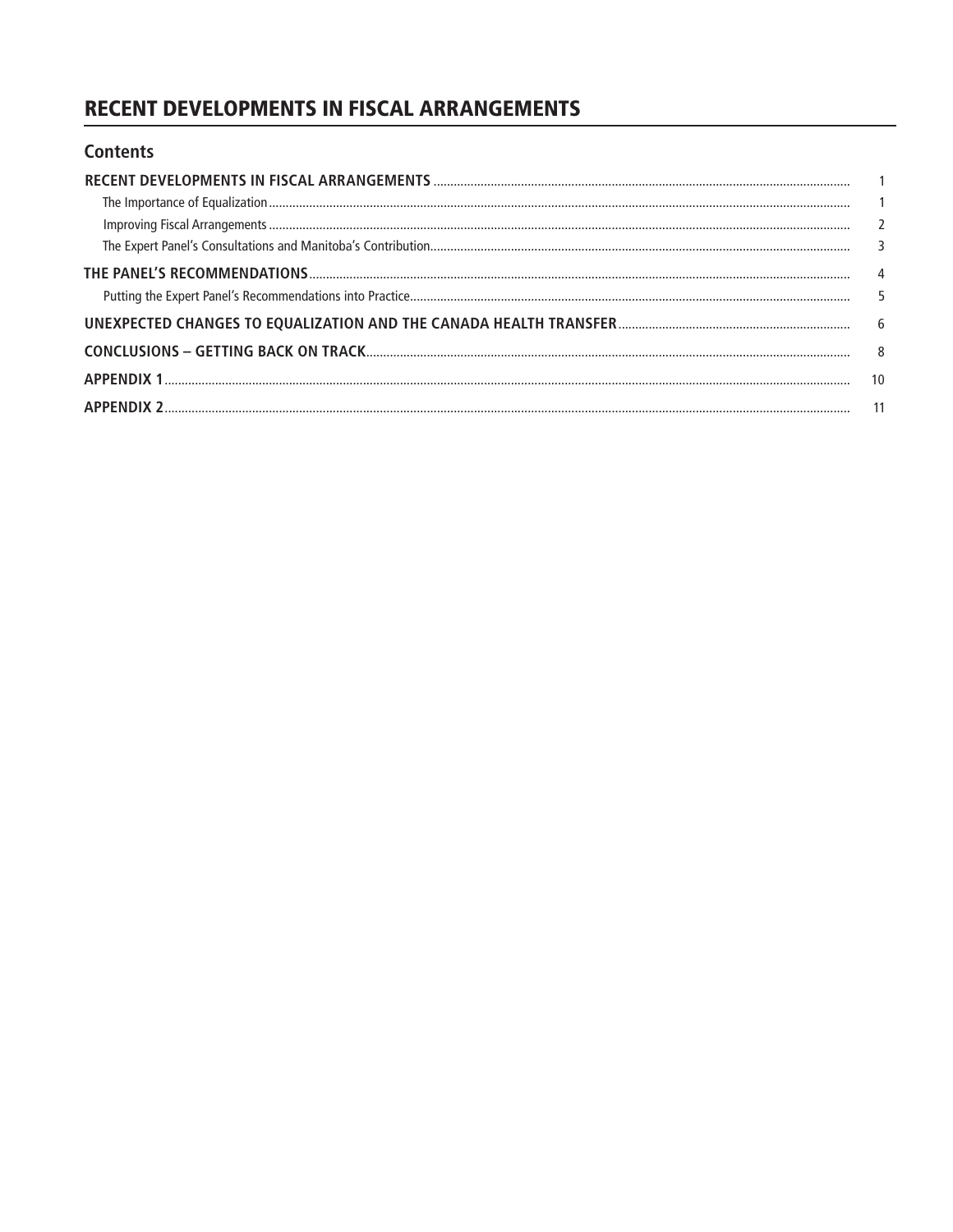## **RECENT DEVELOPMENTS IN FISCAL** Arrangements

Manitoba has long promoted the need for a sound and comprehensive approach to fiscal arrangements, including the need for a principles-based Equalization Program. The implementation of a new Equalization Program in 2007, based on the findings of the Expert Panel on Equalization and Territorial Formula Financing, was endorsed by Manitoba and viewed as significant progress toward improving Canadian fiscal arrangements overall.

#### **The Importance of Equalization**

The Equalization Program is a fundamental component of Canadian fiscal arrangements. The purpose of Equalization, as outlined in *The Constitution Act, 1982*, is to ensure that all Canadians in all provinces have access to reasonably comparable public services at reasonably comparable levels of taxation.

The Organization for Economic Co-operation and Development (OECD), in its 2007 report "Fiscal Equalisation in OECD Countries," described the reasons equalization programs are important. The report noted that equalization programs assist with equity, by ensuring a balance between revenue raising capacity and the cost of providing services across regions. The report also identified the importance of equalization programs in addressing "fiscal externalities" that may lead to labour and capital being inappropriately allocated across regions due to regional tax rates as opposed to demand. Finally, it identified the "insurance" effect equalization provides against income or employment shocks that may be experienced in a particular region. See Appendix 1 for a full description of the OECD's assessment of the importance of equalization programs generally.

Canada is a highly decentralized federation. The constitution has given provinces important spending responsibilities, such as the provision of social services and social assistance, health care, child care, justice and education, including post-secondary education and training. However, geographical size, populations, incomes and access to natural resources vary greatly among provinces and territories. This gives provincial governments differing capacities with which to raise revenue and a differing ability to provide necessary public services. At various times, for example, certain provinces have benefited from high natural resource prices that increased their capacity to provide public services without having to resort to higher taxation.

In the past, arrangements have been struck to ensure the fiscal capacity of a particular level of government was appropriate for the time. For example, "at a federal-provincial conference in 1941 the provinces temporarily relinquished

**"Parliament and the government of Canada are committed to the principle of making equalization payments to ensure that provincial governments have sufficient revenues to provide reasonably comparable levels of public services at reasonably comparable levels of taxation."**

**Section 36(2)** *The Constitution Act, 1982*

**"The government of Canada is committed to the principle of ensuring long-term funding support for shared priorities and a transparent, principlebased approach to its transfers to provinces and territories." The Budget Plan, Restoring Fiscal Balance in Canada, 2006 (p. 63)**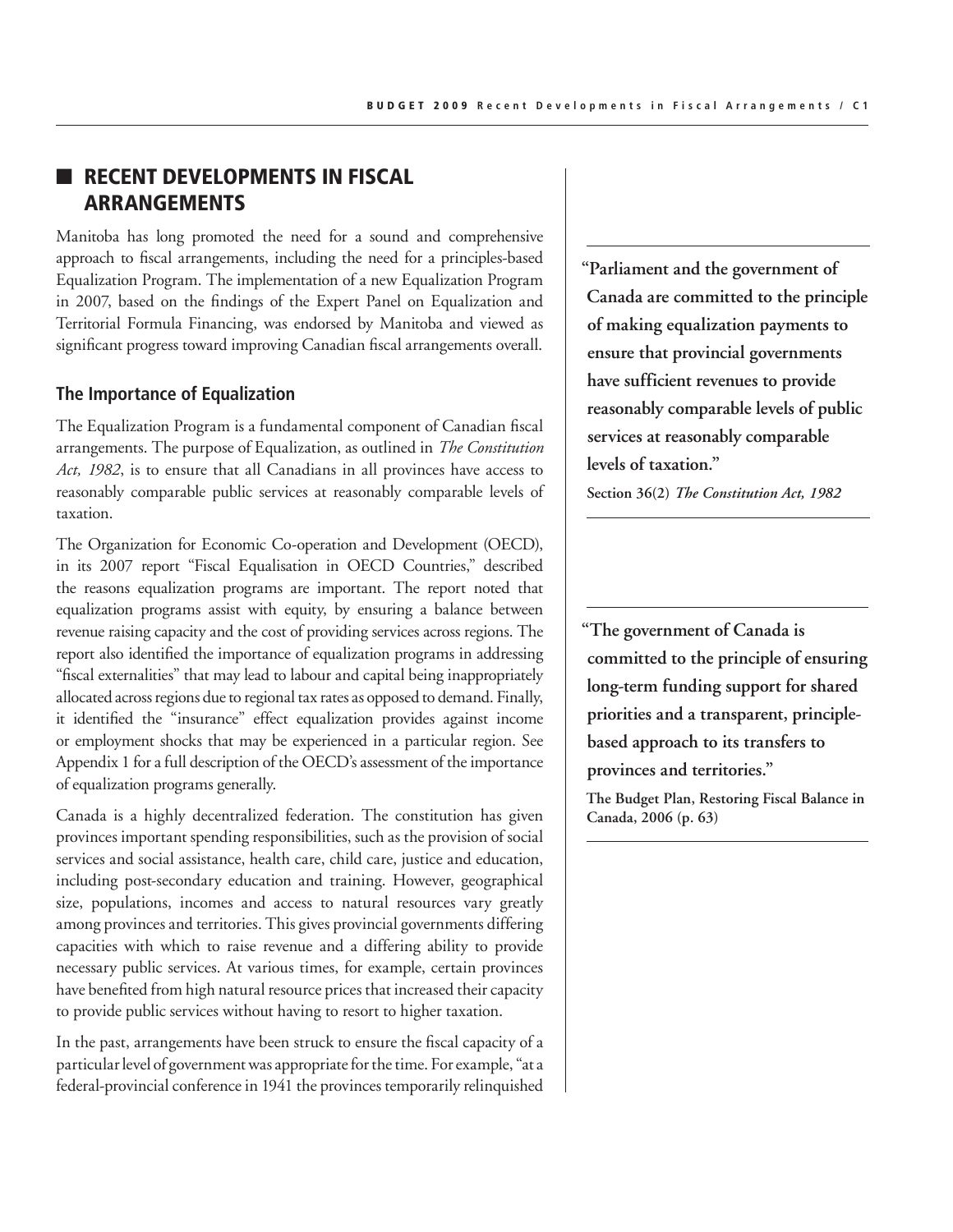## Total Equalization Program Payments under the Various Approaches



#### **Expert Panel Members:**

 $\mathsf F$  is equalization. Fellow, Institute of Public Economics, Revised: 2/ March 18, 2009 **Al O'Brien** (Chair) University of Alberta

> **Fred Gorbet** Principal, Strategy Solutions

#### **Robert Lacroix**

Founding member, Centre for Interuniversity Research and Analysis on Organization (CIRANO)

#### **Elizabeth Parr-Johnston**

Principal, Parr Johnston Economic and Policy Consultants

#### **Mike Percy**

Dean, School of Business, University of Alberta

their access to personal, corporate and inheritance taxes in recognition of the Government of Canada's need to occupy those tax fields to finance the war effort. In return, the provinces received grants from the federal government. This wartime experience moved the country into a system of federalprovincial interdependence – a system that has been central to Canadian federalism ever since."1

Manitoba believes that fiscal arrangements, including Equalization, are an important feature of our Canadian federation. Because of this importance, governments should be guided by clear principles and objectives in developing and altering federal/provincial/territorial fiscal arrangements.

#### **Improving Fiscal Arrangements**

In 2004, concerns about declining and unstable Equalization payments under the "five-province standard" formula at the time led the federal government to introduce the *New Framework for Equalization* (see chart). Under the New Framework, the Equalization payments to provinces would be increased by about \$28 billion over ten years relative to 2004/05 budget levels.2 Year-over-year growth in overall program payments was legislated and payments to provinces were fixed in advance for 2004/05 and 2005/06, thereby suspending the formula for measuring provincial revenue disparities. As well, the federal government announced that it would undertake an "expert review" of the program (as well as Territorial Formula Financing, the parallel program for the territories), particularly with respect to the allocation of Equalization among provinces and the treatment of various revenue sources, including natural resources.

In May 2006, the Expert Panel on Equalization and Territorial Formula Financing, chaired by Al O'Brien, former Deputy Minister of Finance in Alberta, delivered its report to the federal Minister of Finance. The O'Brien recommendations were ultimately accepted by the federal government and formed the basis of the renewed and strengthened Equalization program announced in federal Budget 2007. The strengthened program increased total payments to the provinces by \$3.5 billion in 2007/08 and 2008/09 compared to 2006/07 levels, and followed the pattern of restoring adequacy that was initiated under the New Framework (see chart).

<sup>1</sup> Reconciling the Irreconcilable: Addressing Canada's Fiscal Imbalance, The Council of the Federation, Advisory Panel on Fiscal Imbalance, 2006 (p.22-23)

Note: While provinces ceded tax powers to the federal government to help finance Canada's efforts during World War II, the federal government partially restored those powers to provinces in 1977 with the introduction of the Established Programs Financing (EPF) transfer program.

<sup>2</sup> Finance Canada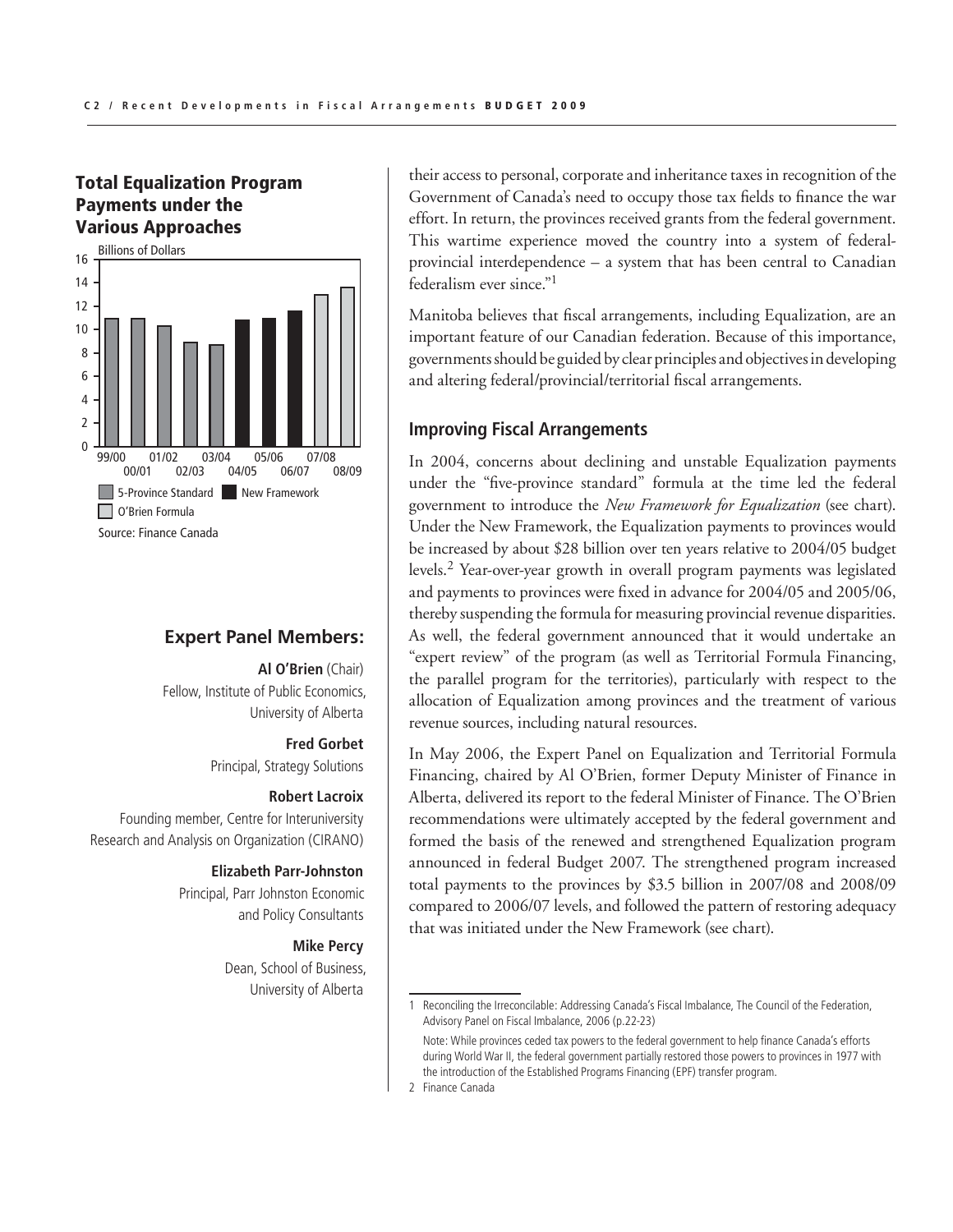#### **The Expert Panel's Consultations and Manitoba's Contribution**

In developing its report, the Expert Panel commissioned reports and analysis, and consulted extensively with provinces, academics and subject matter experts, government officials, business representatives and Canadians. Consultations were conducted over a one-year period through a website, meetings and round tables. The Panel also reviewed a wide range of opinions and ideas on the subject, and conducted its own thorough technical analysis of the issues.

Manitoba's formal presentation to the Panel emphasized that "the Equalization Program should be based on a set of sound and comprehensive principles to ensure the Program meets its Constitutional objective." It further suggested that a principled approach to Equalization should include the following key principles: adequacy, comprehensiveness, responsiveness, equity, stability and predictability.

Manitoba noted that to achieve adherence to the principles underlying Equalization as reflected in Section 36(2) of *The Constitution Act*, *1982* would require: a 10-province standard; representative tax system (RTS); full revenue coverage; and that the Program grow in line with (or be responsive to) changes in provincial fiscal disparities, rather than being constrained to a fixed pot with a fixed escalator. Manitoba felt those components would lead to a reasonable program such that, as a province's relative economic position improves, its Equalization payments would decline and vice versa.

In addition to specific suggestions related to Equalization, Manitoba also asked that the panel give thought to all "three tiers" of fiscal transfers. In this context Tier 1 is Equalization, Tier 2 is the Canada Health Transfer (CHT) and the Canada Social Transfer (CST), and Tier 3 is other transfers. The presentation emphasized the need to consider all the three tiers when considering any fiscal arrangements.

The third tier in this model addresses the unique issues facing individual provinces or geographical regions, in a way that respects jurisdictional authority and the major transfer programs, while allowing for the achievement of the principles outlined in Section 36(1) of the Canadian Constitution. This section of the Constitution is important for several reasons, particularly: respect for jurisdictional authority; the use of economic development as a method for addressing disparities; and the need for collective action to provide all Canadians with quality public services.

Through the consultation and discussion process, the Expert Panel identified three key issues that were important to its work. These were:

- 1. "Most want to see the Equalization Program improved, not abandoned."
- 2."Equalization should be put back on track through a principle-based, formula-driven approach."

## **Three-Tier System for future Transfer Arrangements**

**Tier 1** – A strong Equalization Program (10-province standard, comprehensive revenue coverage, no fixed pot)

**Tier 2** – Consideration of equal per capita cash CHT and adequate equal per capita cash funding for the CST

**Tier 3** – Transfers delivered on the basis of expenditure need, outside of the Equalization Program, but consistent with the Constitution

**"Without altering the legislative authority of Parliament or of the provincial legislatures, or the rights of any of them with respect to the exercise of their legislative authority, Parliament and the legislatures, together with the government of Canada and the provincial governments, are committed to (a) promoting equal opportunities for the well-being of Canadians; (b) furthering economic development to reduce disparity in opportunities; and**

**(c) providing essential public services of reasonable quality to all Canadians." Section 36(1)** *The Constitution Act, 1982*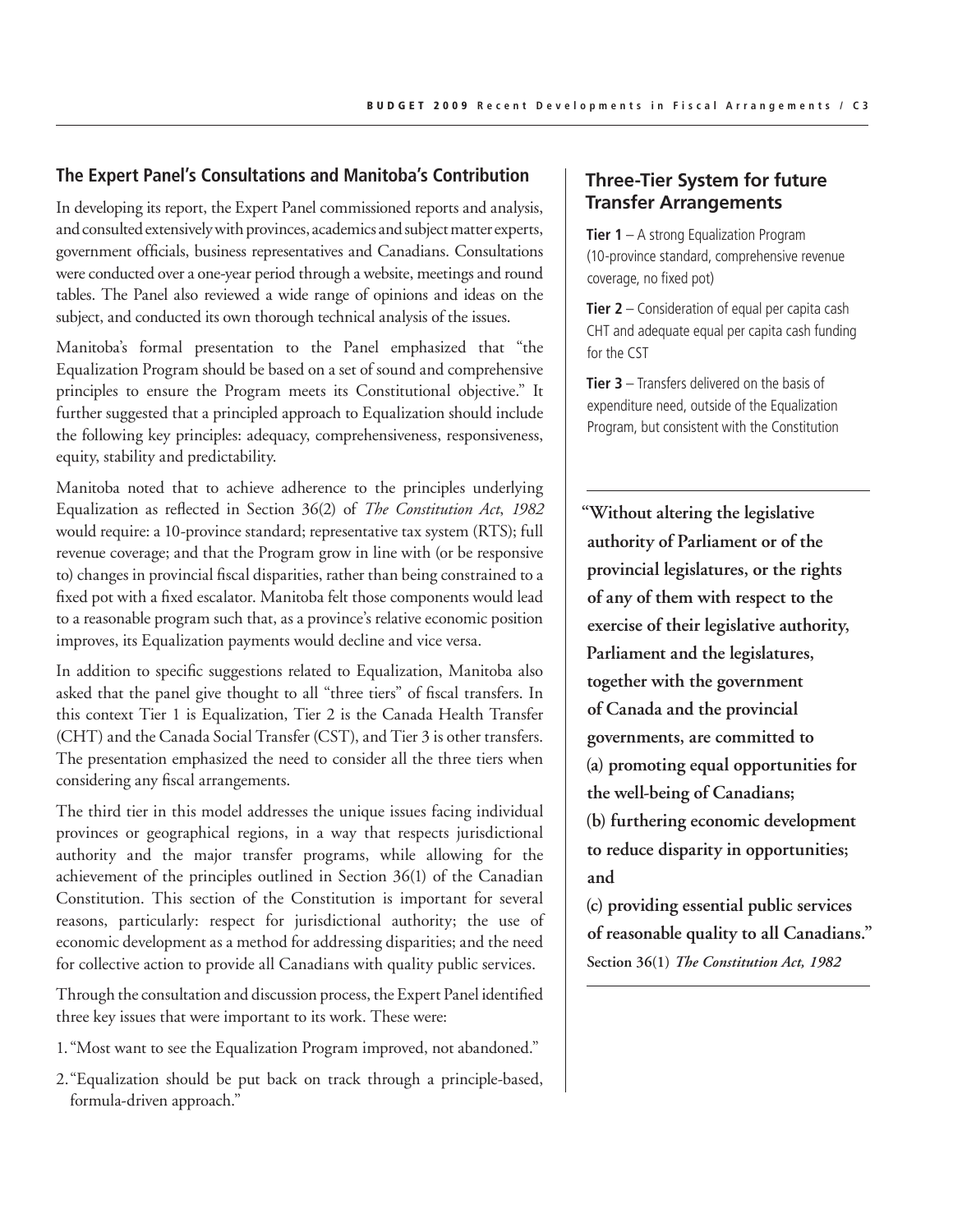## $\blacksquare$  THE PANEL'S RECOMMENDATIONS

Starting with principles

1. A clear set of principles should be adopted to guide future development of the Equalization program in Canada.

## **Returning to a rules-based, formula-driven approach**

- 2. A renewed Equalization formula should be developed and used to determine both the size of the Equalization pool and the allocation to individual provinces.
- 3. A 10-province standard should be adopted.
- 4. Equalization should continue to focus on fiscal capacity rather than assessing expenditure needs in individual provinces.
- 5. Equalization should be the primary vehicle for equalizing fiscal capacity among provinces.

### **Improving the Equalization formula**

- 6. The Representative Tax System (RTS) approach for assessing fiscal capacity of provinces should be retained.
- 7. Steps should be taken to simplify the Representative Tax System (RTS).
- 8. A new measure for residential property taxes should be implemented based on market value assessment for residential property.
- 9. User fees should not be included in Equalization.

## **Striking a balance on the treatment of resource revenues**

10. In principle, natural resource revenues should provide a net fiscal benefit to provinces that own them.

- 11. Fifty percent of provincial resource revenues should be included in determining the overall size of the Equalization pool.
- 12. Actual resource revenues should be used as the measure of fiscal capacity in the Equalization formula.
- 13. All resource revenues should be treated in the same way.
- 14. A cap should be implemented to ensure that, as a result of Equalization, no receiving province ends up with a fiscal capacity higher than that of the lowest nonreceiving province.

#### **Improving predictability and stability**

- 15. The current approach for determining Equalization entitlements and payments should be replaced with a one estimate, one entitlement, one payment approach.
- 16. Three-year moving averages combined with the use of two-year lagged data should be used to smooth out the impact of year-over-year changes.

#### **Assessing Equalization**

17. The federal government should track and report publicly on measures of fiscal disparities across provinces.

#### **Improving governance and transparency**

- 18. A more rigorous process should be put in place to improve transparency, communications, and governance. This is preferable to setting up a permanent independent commission to oversee Equalization.
- Source: Achieving a National Purpose: Putting Equalization Back on Track, Expert Panel on Equalization and Territorial Formula Financing, May 2006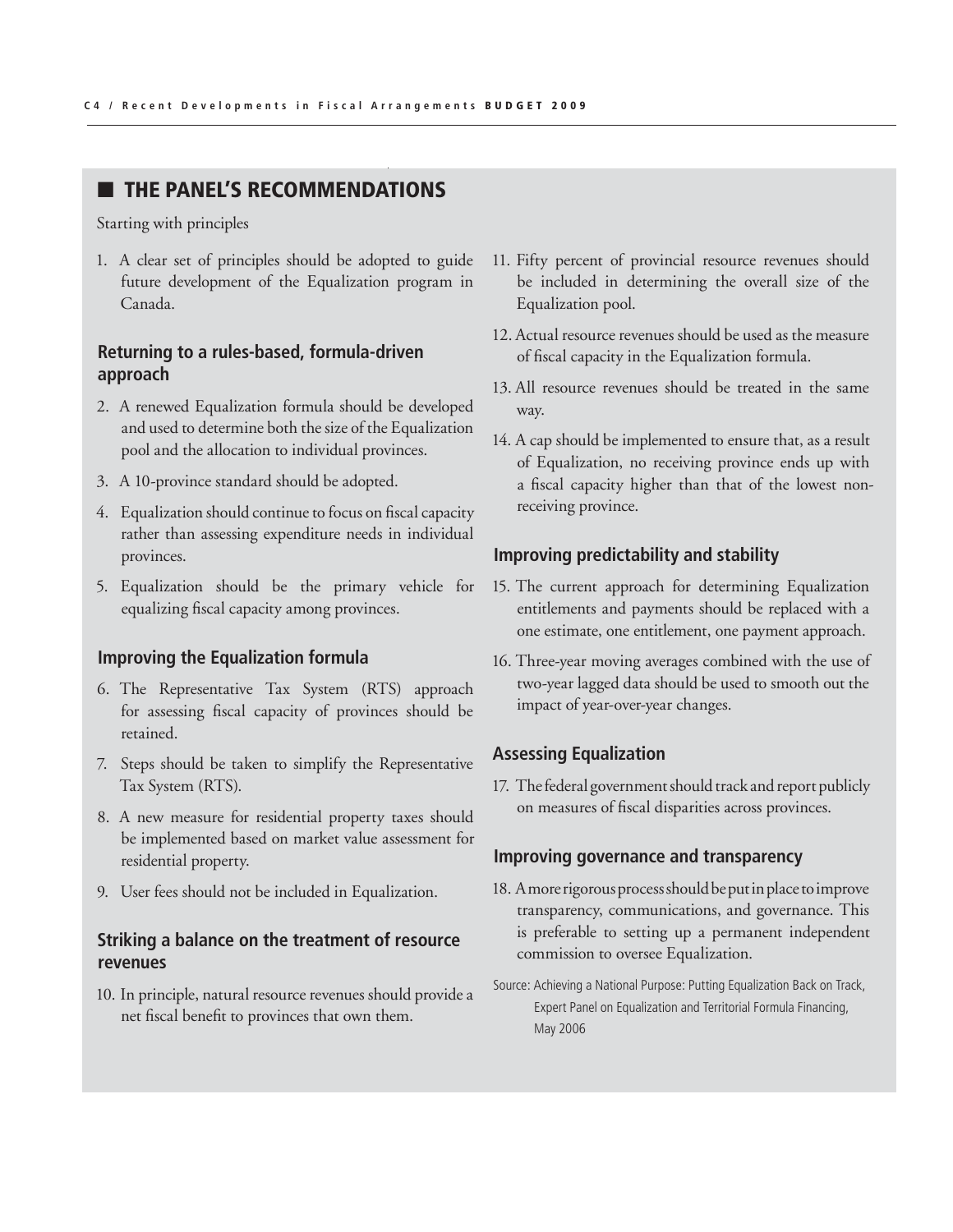3."The treatment of resource revenues is the most complex and controversial aspect of Equalization."

On balance, the recommendations of the Expert Panel reflected many of the key arguments Manitoba made in respect of a renewed Equalization Program. Taken as a whole, the recommendations were thought to be balanced, principled, realistic and fair.

## **Putting the Expert Panel's Recommendations into Practice**

In its 2007 Budget, the federal government renewed the Equalization Program based on the recommendations of the O'Brien Expert Panel. The changes made the program more fair, stable, predictable and adequate. Total program costs and provincial entitlements would again be determined using a formula-driven measure of fiscal capacity. Under the formula, a province receives Equalization if its fiscal capacity is below the average fiscal capacity of all provinces (the "10-province standard"); provinces above the standard do not receive Equalization. The changes to the Program were legislated through to 2013/14.

The O'Brien-based Program also applied a new approach to the treatment of natural resource revenues by excluding 50% of these revenues from the standard. This provided an incentive to resource-producing provinces to continue developing their resources, while recognizing that fully excluding these revenues would lead to increased fiscal disparities among provinces. A 50% exclusion rate also made the 10-province standard more affordable.

An important feature of the new Program was the introduction of a threeyear weighted moving average measurement of fiscal capacity, lagged by two years, for determining Equalization payments. This approach was intended to smooth year-over-year variation in payments caused by changes in economic conditions, making the Program more stable and predictable over time.

As recommended by the O'Brien Expert Panel, there would no longer be a "fixed pot" of payments or a ceiling imposed on the Program; payments would either grow or decline as provincial fiscal capacities shifted over time. As well, fairness would be ensured through the use of a "fiscal capacity cap" to ensure Equalization payments did not raise a province's total fiscal capacity above that of any non-receiving province.

Manitoba supported the renewed Program announced by the federal government in its 2007 Budget as a reasonable compromise between the divergent views and interests of provinces, particularly with respect to the treatment of natural resources.

**"In June 2006, the Government [of Canada] received the final report of the Expert Panel on Equalization … which proposed a comprehensive, principles-based set of reforms to Canada's Equalization program. Based on a careful review of the report and extensive consultations with Canadians and provincial governments, the Government has concluded that the Expert Panel's recommendations strike a reasonable balance among the divergent views and interests of provinces. They form a solid foundation upon which to renew this program."**

**The Budget Plan 2007, Aspire (p. 113)**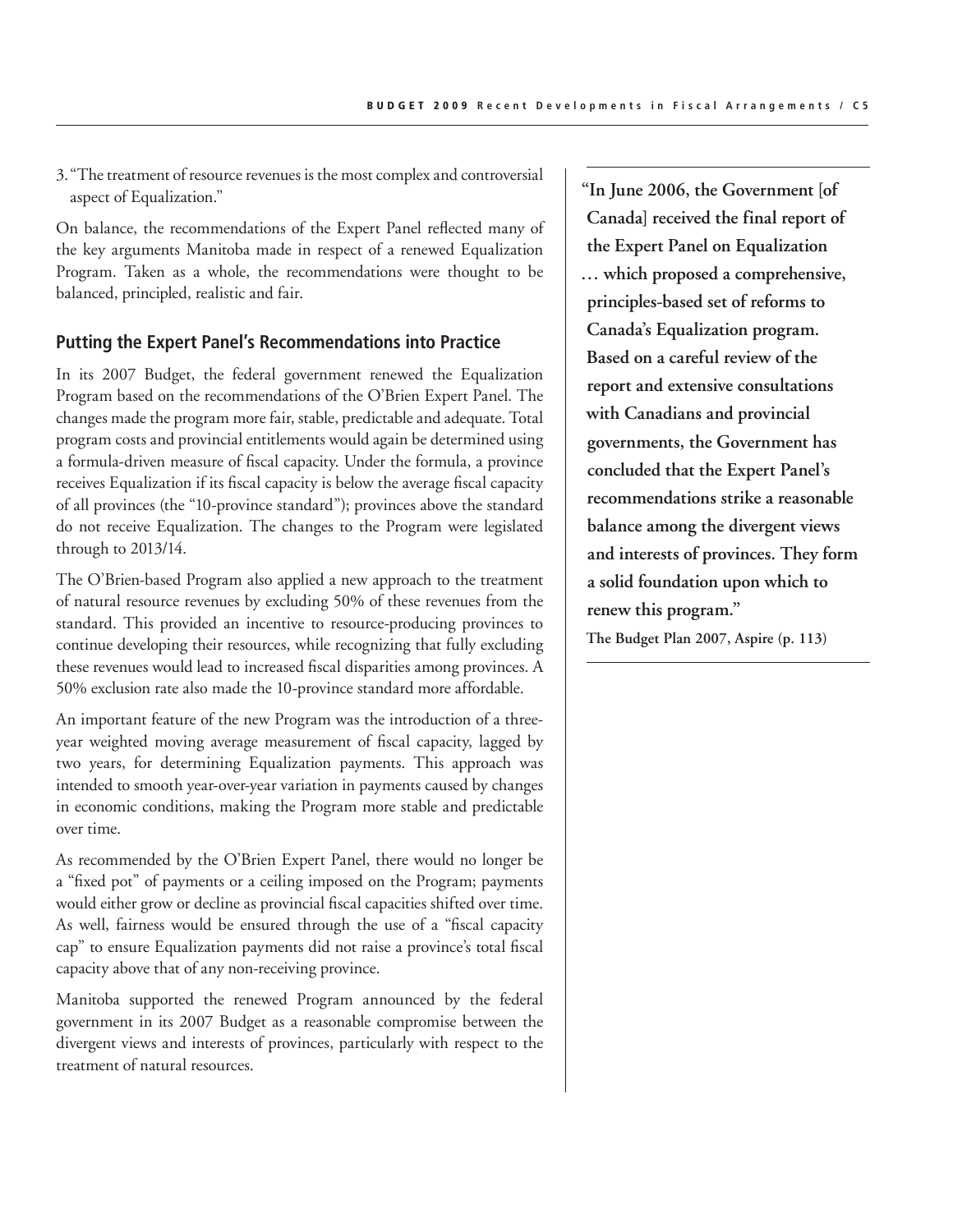**In its Report, the O'Brien Expert Panel noted that: "Smoothing mechanisms (where entitlements are based on the average of fiscal capacity over a number of years) delay the program's response to deteriorating or improving fiscal circumstances. However, they also provide greater predictability and stability because entitlements are adjusted gradually with changes in economic circumstances and new data. This allows for better fiscal planning by receiving provincial governments." Expert Panel on Equalization and Territorial Formula Financing, May 2006 (p. 119)**

**"To respect the agreement on the 10-Year Plan to Strengthen Health Care, which was signed by all First Ministers, the move to an equal per capita cash allocation for the CHT will be legislated to take effect in 2014-15, when the current legislation expires. As with the CST, the Government will ensure that no province or territory is unduly affected by the move to equal per capita CHT support. In the interim period, the CHT will continue to operate under existing legislation, taking into account the value of tax points." The Budget Plan 2007, Aspire (p. 361)**

Manitoba also supported the balance the federal government achieved in strengthening the Equalization Program while moving to an equal per capita cash transfer for the Canada Social Transfer (CST), an issue of concern to more populated provinces like Alberta and Ontario. To implement the change, the federal government increased the CST base by \$687 million in 2007/08 to provide Ontario and Alberta with the same equal per capita cash support as the other provinces and territories, while ensuring no province or territory was unduly affected by the change.

With respect to the Canada Health Transfer (CHT), federal Budget 2007 announced the move to equal per capita cash would not occur until after the current legislation expired in 2013/14. As in the case of the CST, the federal government indicated provinces and territories would not be unduly affected by the move to equal per capita CHT cash.

# **NO UNEXPECTED CHANGES TO EQUALIZATION** and the Canada Health Transfer

The new Equalization Program, as recommended by the O'Brien Expert Panel, was short lived. After only two years and without consulting provinces, the federal government made changes to limit the growth of the Program. These changes were announced on November 3, 2008 and will take effect in 2009/10. Manitoba is concerned that these changes are intended to permanently change the Expert Panel-based version of the program introduced in 2007.

The key change was to limit growth in total payments to the provinces or impose a "ceiling" on the Program, though the O'Brien Panel recommended against this approach. A "fixed-pot" compromises the responsiveness and fairness of the Program because the total amount of Equalization to be distributed to provinces is not based completely on changes in provinces' fiscal capacities (see Appendix 2 for a detailed explanation of the new program "ceiling" and "cap"). Furthermore, under this new approach, the basis for determining total costs of the Program and the basis for determining distribution of payments to provinces are mismatched.

For example, Manitoba enjoyed relatively stronger economic performance in the past several years than most provinces, and therefore Equalization entitlements, under the 2007 approach, would begin to decline in future years. This was consistent with the principle of responsiveness recommended by the O'Brien Panel. However, the new "fixed pot" approach uses lower current and future GDP growth to set the total Program entitlements. This adds another layer of restraint to Manitoba's entitlements that would not have occurred if the O'Brien approach had been maintained. The new "fixed pot"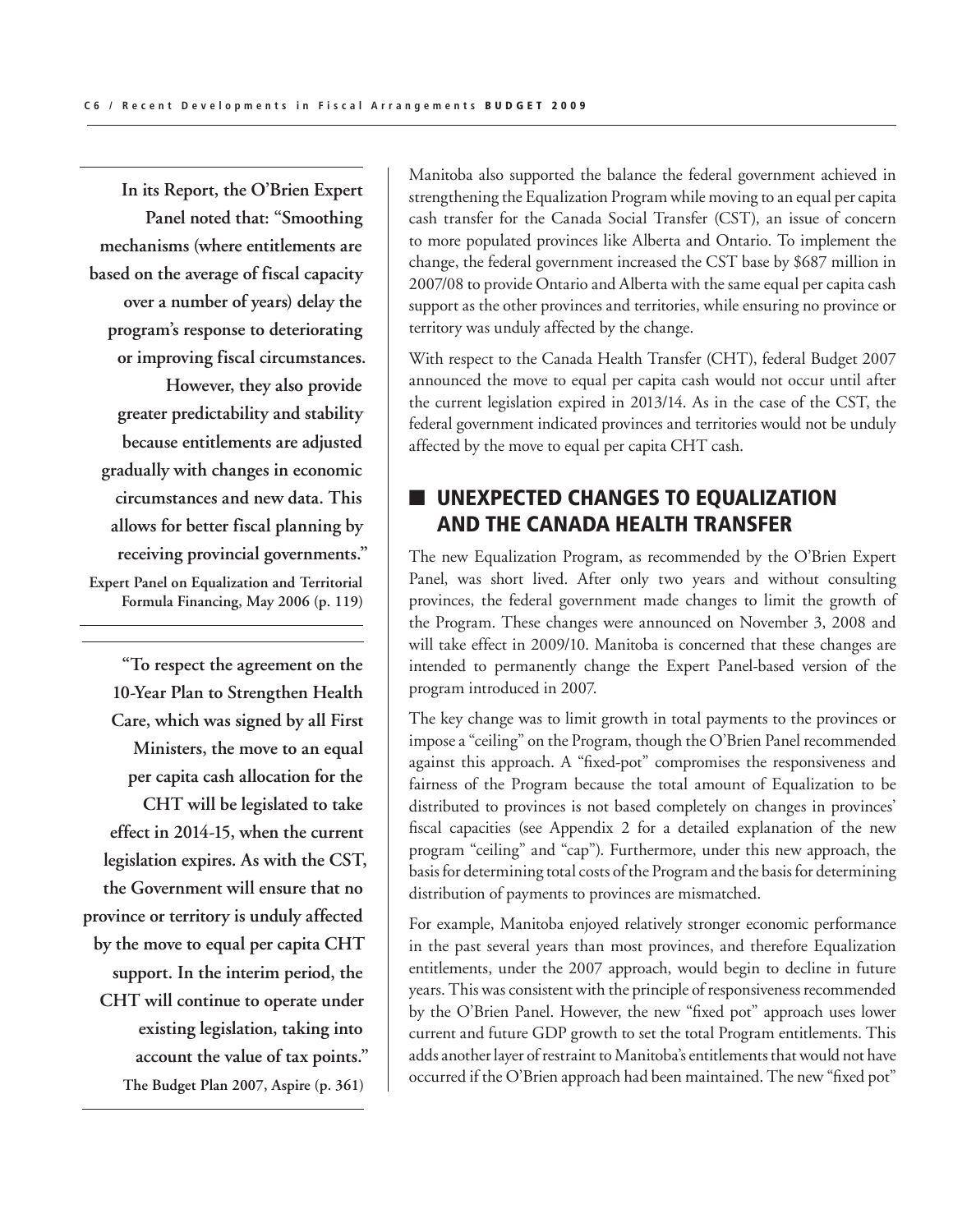approach re-introduces significant year-over-year declines in Equalization entitlements that the O'Brien Panel intended to address through the design of a smoothing (averaging) mechanism which is effectively nullified by the decision to impose a "ceiling" on the Program.

Furthermore, from an adequacy and fairness perspective, the larger revenue growth of the earlier period, particularly related to natural resources, means resource rich provinces have been able to increase services and/or decrease taxes. Now, however, total Equalization payments will not relate to that recent past, but more to the future at a time when GDP growth is slowing. By skipping ahead to a partially forward-looking growth factor, service and funding inequalities (i.e., horizontal imbalance between provinces) fostered by high resource revenues in recent years are less adequately addressed.

While the impact on Manitoba is tempered in 2009/10 through a protection payment, the impact on all provinces becomes more significant in future years since the "ceiling" is tied to current and future years' GDP growth rates. Not unexpectedly, these rates are slowing in response to the economic situation and will result in less funds being available to provinces at a time when they are most needed to address the economic downturn and to support the expectation that provinces cost-match infrastructure projects to stimulate the economy.

The timing of the potentially larger payouts under the 2007 approach, in respect of 2009/10, had there been no constraints would have been countercyclical, occurring as the country is experiencing an economic downturn. Under that unconstrained approach, potentially the largest increases in benefits would go to Ontario and Quebec, two provinces that are expected to be hardest hit. At the same time, the weak economic performance of a number of provinces in 2008/09 would have naturally restrained the 10-province standard and slowed overall program growth under the O'Brien approach, thereby ensuring sustainability of the Program.

In addition to the unanticipated changes to Equalization that will lower the amount of funds available to the provinces, Manitoba is also concerned that much needed funding for public services will be further restrained by the federal government's proposed changes to the CHT program. The federal government proposes to begin moving to an equal per capita cash CHT allocation in 2011/12 (in advance of the previously announced 2014/15 date) without new funding or transition provisions to protect provinces and territories affected by the change. This is in contrast to the process the federal government used in 2007/08 when the CST was moved to an equal per capita allocation. Because total annual CHT cash payments are fixed, the increase in payments to Ontario is expected to reduce support to other

## Equalization Program Costs under the Various Approaches



## Change in Major Federal Cash Transfers from 1999/00 to 2009/10

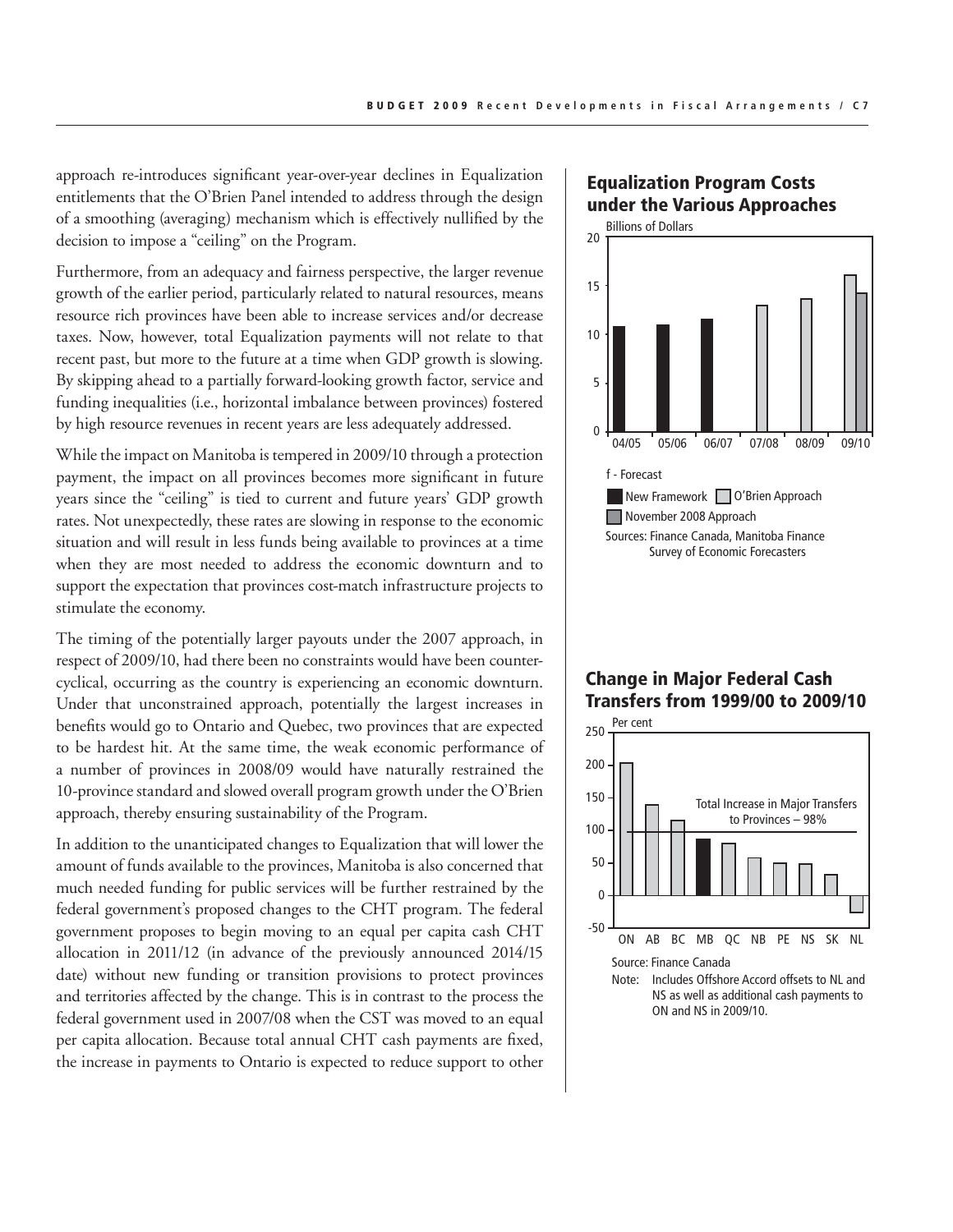## Equalization Payments and GDP: Annual Share and Long-Term Average



#### Total Fiscal Equalization as a  $Cont of CD$ Per Cent of GDP in Federal Countries, OECD Survey, 2004



provinces and territories by about \$400 million in 2011/12. A further loss in support to provinces and territories will occur in 2014/15 when Alberta moves to equal per capita CHT cash allocation unless new funding and transition protection is provided.

Recent changes to transfer programs have broken the vital link that was created in federal Budget 2007 when the strengthened Equalization Program made it possible for the federal government to move to equal per capita cash support for the CST in order to provide comparable treatment for all Canadians.

# **CONCLUSIONS – GETTING BACK ON TRACK**

Manitoba feels strongly that the federal government should return to the principles-based Equalization Program, recommended by the O'Brien Expert Panel. The November 2008 approach erodes many of the principles reinstated in the 2007 Expert Panel-based Program, particularly with respect to adequacy, stability and increased predictability of payments to provinces. Provinces as a whole are now less able to provide comparable services at comparable rates of taxation.

With respect to the appropriate level of Equalization, the O'Brien formula would have returned funding to a level closer to the Equalization Program's long-term share of national GDP (see chart). Furthermore, total fiscal Equalization (Equalization payments plus Territorial Formula Financing) in Canada is below average by international standards. According to an OECD study released in 2007, total fiscal equalization as a per cent of GDP in federal countries averaged 2.5% in 2004 compared to 1% in Canada (see chart).

The changes introduced in November 2008, although intended to bring greater stability and affordability to the Program, have come at a time of a significant economic slowdown. The federal government is reducing payments to provinces when additional fiscal stimulus on the part of governments is required.

Manitoba also believes the federal government should respect the agreement on the 10-Year Plan to Strengthen Health Care and delay the move to an equal per capita cash allocation for the CHT until after the current legislation expires in 2013/14. However, should governments determine that the move should occur in advance of this date, new funding should be added to the CHT base to protect provinces from declines resulting from the change. As with the CST, transition protection should also be provided to ensure no province or territory experiences declines in payments relative to what they would have received prior to the move to equal per capita CHT cash.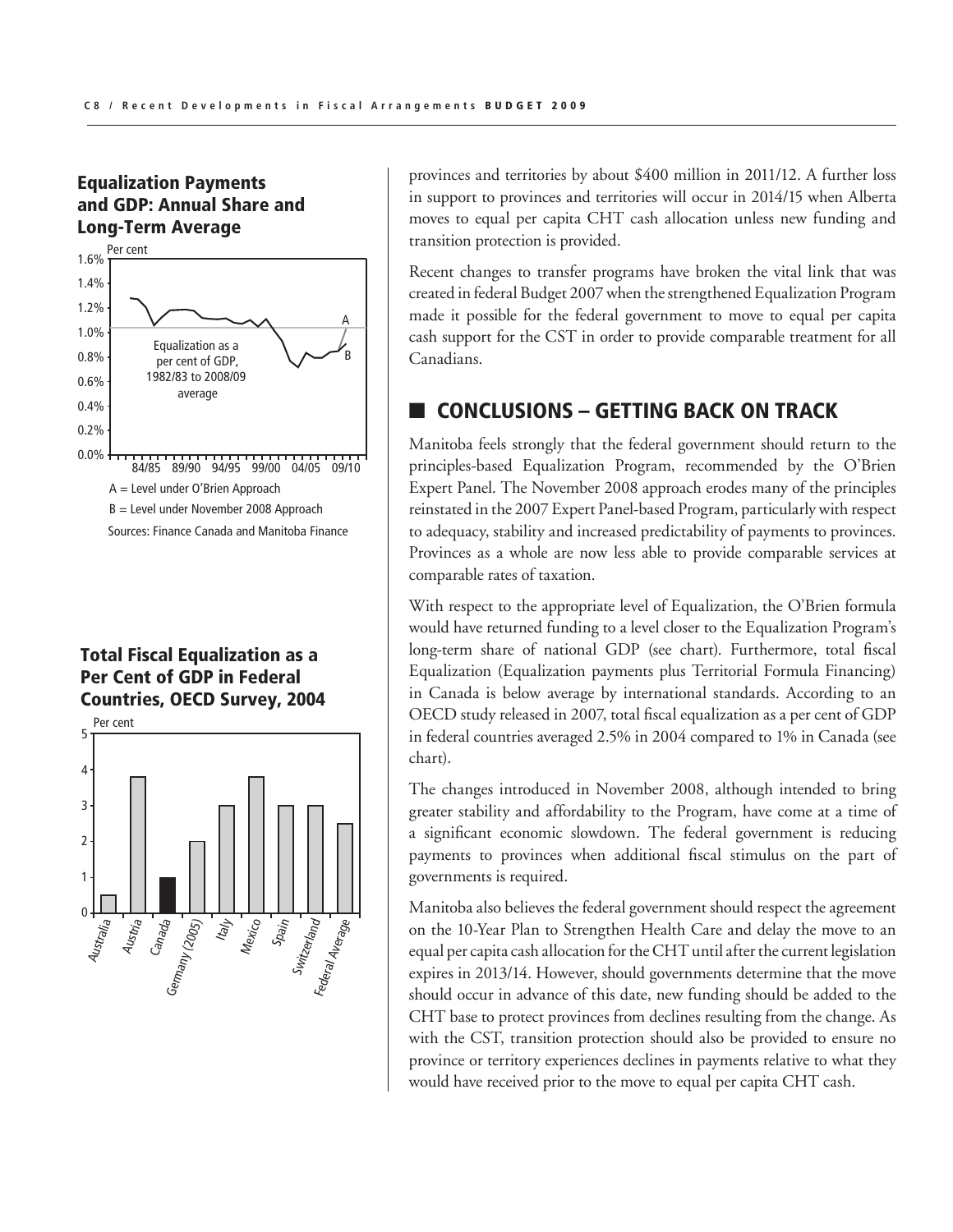By returning to full Equalization and delaying or providing transition protection for the move to equal per capita CHT cash support, transfer payments would remain at levels required to protect essential services for all Canadians. It would also ensure that provinces can effectively participate in national efforts to help the Canadian economy recover and grow.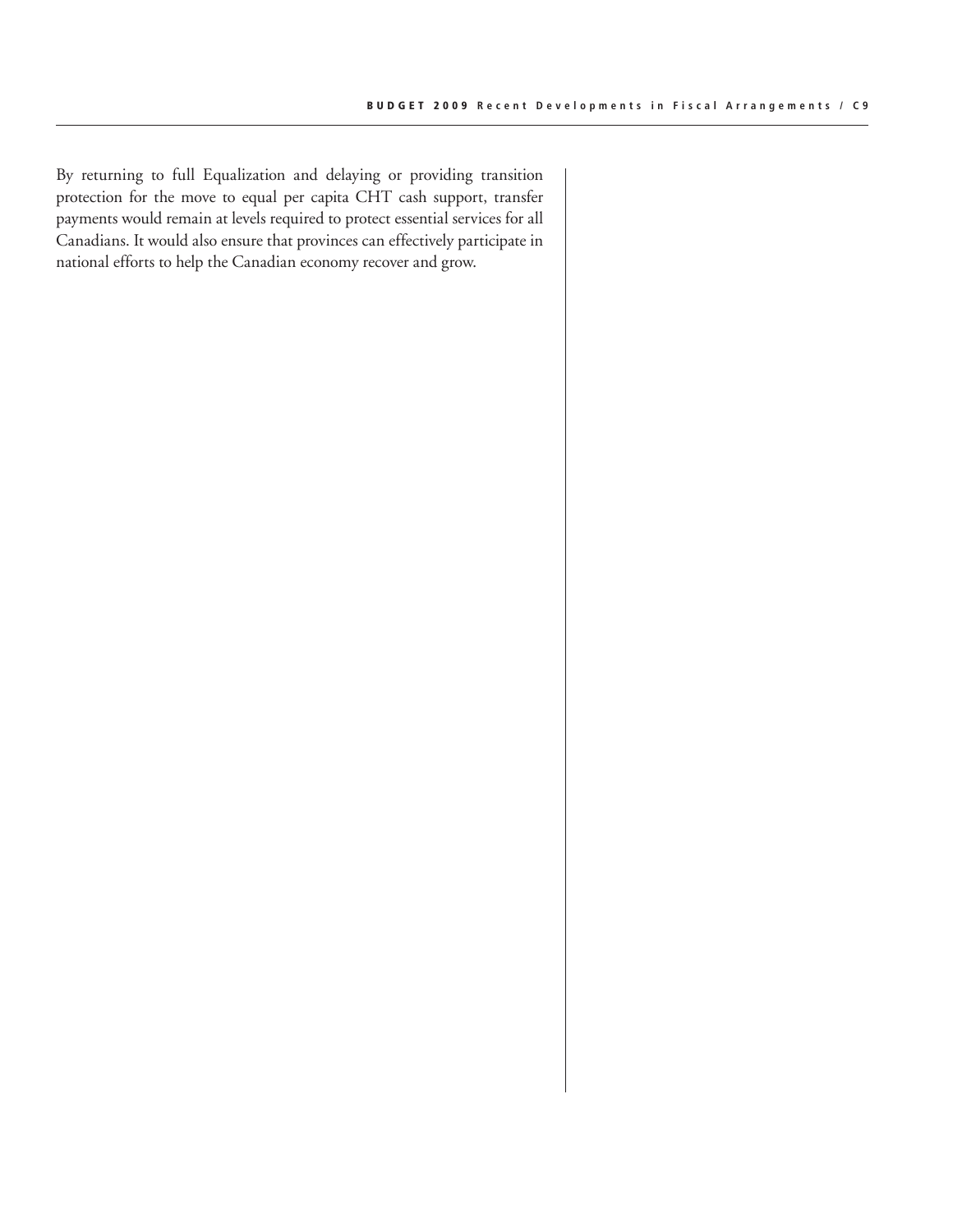## $\blacksquare$  APPENDIX 1

In 2007, the Organization for Economic Co-operation and Development (OECD) released a report "Fiscal Equalisation in OECD Countries." This report was developed with information collected through a survey of OECD countries and covers a range of issues related to Equalization Programs. The report provides both information and recommendations, including a description of the "main reasons for Equalization."

## Main reasons for equalisation **1. EQUITY**

*To equalise per capita tax revenue raising capacity and the per-beneficiary cost of providing public goods and services across regions.* Tax raising capacity per capita and cost of providing public services can differ across regions for geographic or socio-economic reasons. The objective of equalisation is to provide every citizen with an average level of public services at comparable tax rates.

*To equalise the marginal benefit of public spending across regions.* OECD countries that have central government programs for important public services (such as health and education) administered by subcentral governments, may use equalising transfers to equalise the marginal social benefit of public spending across regions.

## **2. EXTERNALITIES**

*To avoid fiscal externalities resulting in a misallocation of labour and/or capital across regions*. A decentralised fiscal system could distort the location decision of mobile factors. Unequal tax bases result in pecuniary incentives to locate in high tax base regions, thereby distorting location decisions of mobile factors of production. Grants that equalize tax bases across regions will eliminate this source of inefficiency.

#### **3. INSURANCE**

*To provide insurance against asymmetric income or employment shocks*. If the regions of a country are subject to asymmetric shocks, redistributive grants may provide regions with insurance against the adverse effects of such shocks on income or employment.

In all countries, the driving force for equalisation is equity, i.e. having similar tax raising capacity and equal access to public services across jurisdictions.

Source: OECD, Fiscal Equalisation in OECD Countries (2007)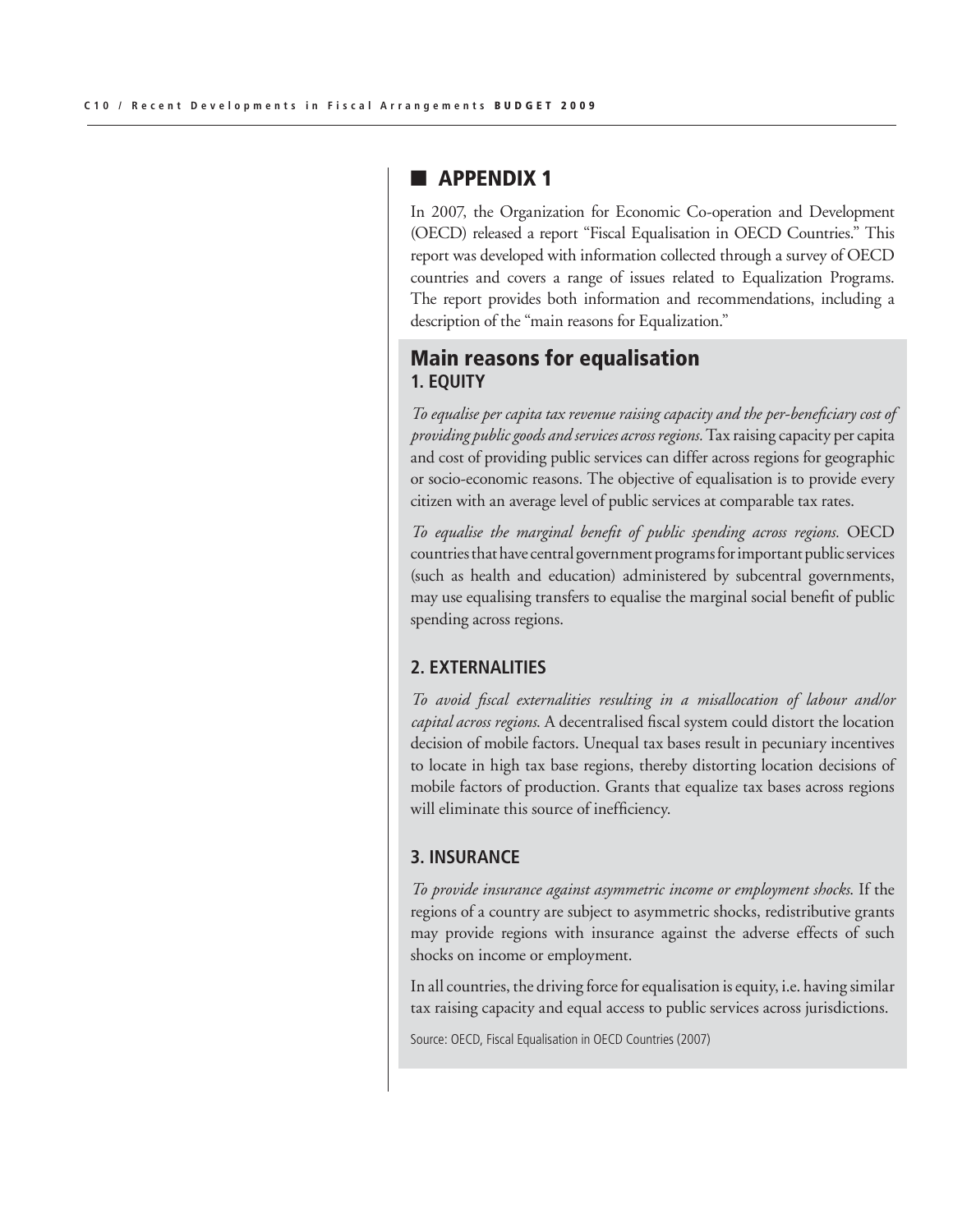## **n** Appendix 2

#### **November 3, 2008 Program Changes – Technical Details**

A number of changes to the O'Brien approach were introduced in November 2008. First, a "ceiling" was introduced to limit growth in Equalization payments to the three-year moving average growth of nominal GDP. For 2009/10, the growth in overall entitlements was capped at the average of nominal GDP growth in 2007, 2008 and 2009, and multiplied by the 2008/09 Program cost to establish an overall Program cost for 2009/10 at \$14.185 billion. It is noteworthy that the O'Brien formula did not include a "ceiling" or "fixed pot" of annual Equalization entitlements – based on the principle that the Program should be responsive to changes in provinces' fiscal capacities (this cannot occur when there is an annual "fixed pot" of total Equalization entitlements to be split among Equalization-receiving provinces).

Second, a new fiscal capacity cap replaced the O'Brien fiscal capacity cap that ensured Equalization payments did not raise a province's total fiscal capacity above that of the lowest non-receiving province. With the partial exclusion of natural resource revenues from the formula, provinces with such revenues benefited from higher Equalization entitlements since the exclusion lowered their measured fiscal capacity. To ensure fairness, O'Brien recommended the use of a fiscal capacity cap to ensure that Equalization did not result in a receiving province having a fiscal capacity greater than that of the lowest-receiving province. Under the O'Brien model, the cap would include Equalization entitlements, 100% of natural resource revenues as well as offset payments made with respect to the Offshore Accords.

Under the cap introduced by the federal government on November 3, the cap is no longer set at the fiscal capacity of the lowest non-receiving province but at the average per capita fiscal capacity of all recipient provinces (it is triggered if the number of receiving provinces expands to cover roughly twothirds of the Canadian economy i.e., if Ontario is a recipient province). The change meant the post-equalization fiscal capacity of receiving provinces was no longer related to the fiscal capacity of non-receiving provinces. In other words, where the O'Brien cap ensured fairness to non-receiving provinces, the new November 3 cap acts only to lower program costs and distribute the remaining "fixed pot" of funds. This will result in reduced Program adequacy, lower responsiveness and increased fiscal disparities among provinces on a go-forward basis.

For 2009/10 transition payments have been promised to recipient provinces to ensure a province does not receive less Equalization in 2009/10 than